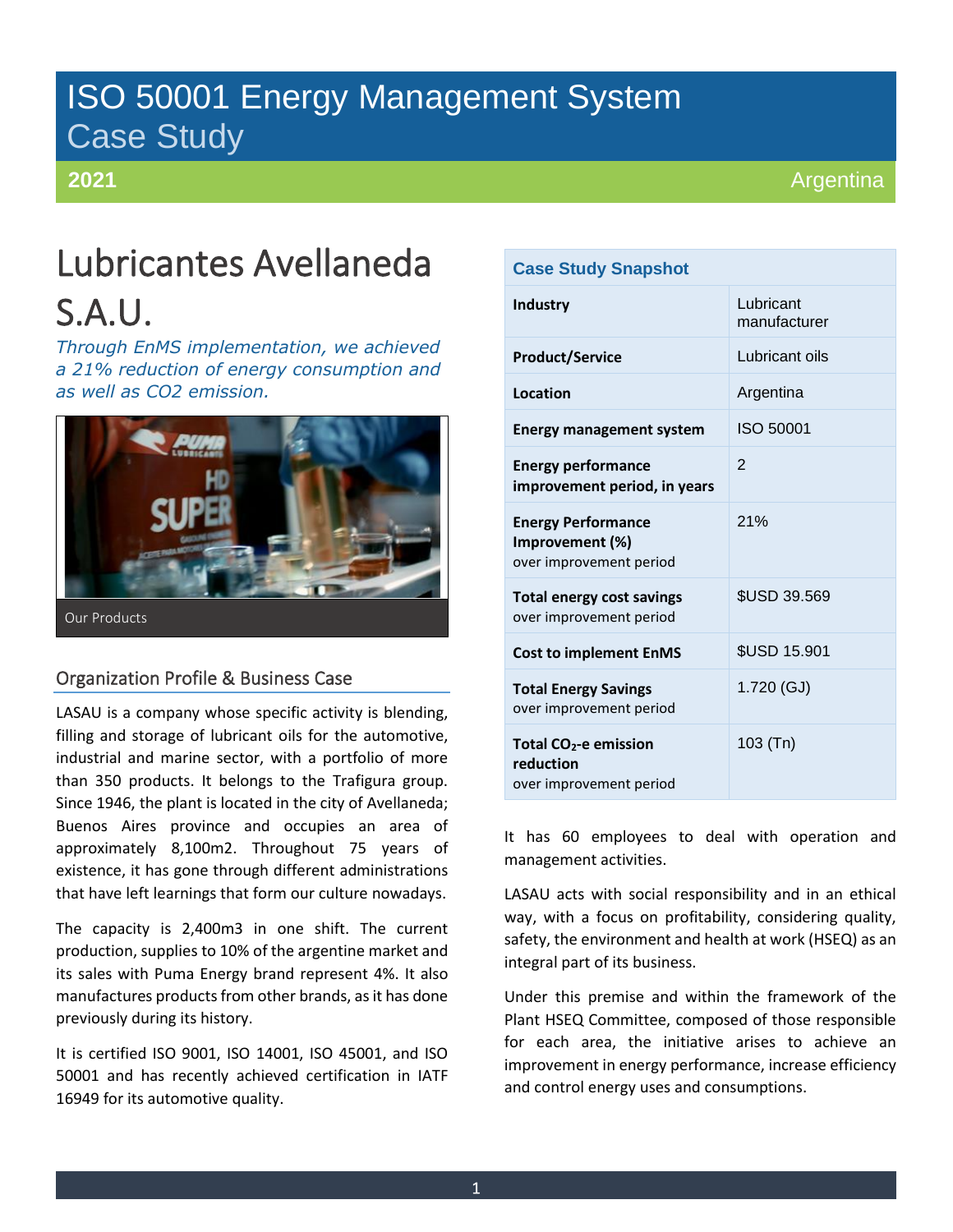According to the guidelines of its policy, the importance is based on:

- Care for the environment (use of non-renewable natural resources).
- Reduction of greenhouse gas emissions.
- Optimization of energy efficiency.
- Reduced operating costs.

That is why, in 2015, it assumes the commitment to develop its activities making a rational use of energy in support of the sustainability of its global objectives.

*"The success in the implementation of the EnMS system was directly related to the incorporation of energy efficiency into the culture of the organization"*

—Silvana Bertuzzi, EnMS Implementation Leader

### Business Benefits

The implementation of EnMS allowed LASAU to improve the efficiency of the energies used in the process, achieving a reduction of 21% per liter produced.

|                 | <b>Year 2014</b> | <b>Year 2015</b>                            | Year 2016 | <b>Year 2017</b> | <b>Energy</b><br>efficiency<br>2014 vs 2017 |
|-----------------|------------------|---------------------------------------------|-----------|------------------|---------------------------------------------|
| Production (L)  |                  | 32.517.811 33.820.955 29.207.485 31.210.455 |           |                  | 21%                                         |
| Mcal/L Produced |                  | 0,0636702 0,0589589 0,0593043 0,0505088     |           |                  |                                             |



|             | <b>Billing</b><br>2017 | <b>Billing</b><br>without ISO<br>50001 | <b>Saving</b> | %<br><b>Saving</b> | <b>USD</b><br>Saving |
|-------------|------------------------|----------------------------------------|---------------|--------------------|----------------------|
| Natural Gas | 563.363,53             | 701.437,17                             | 138.073,64    | 25%                | 7.504,00             |
| Electricity |                        | 929.788,35 1.173.761,46                | 243.973,11    | 26%                | 13.259,41            |
| Gasoil      | 36.508                 | 71.582,32                              | 35.074,58     | 96%                | 1.906,23             |
| <b>LPG</b>  | 24.600                 | 35.992,34                              | 11.392,34     | 46%                | 619,15               |
|             | 1.554.260              | 1.982.773                              | 428.514       | 28%                | 23.288,79            |

**Table 2. 2017 UDS savings**

|     | 2014 | Saving<br>2015 | Saving<br>2016 | Saving<br>2017 | Total<br>Saving |
|-----|------|----------------|----------------|----------------|-----------------|
| usd |      | 3.653,98       | 12.626,14      | 23.288,79      | 39.568,90       |

#### **Table 3. USD Period savings**

The economic impact in 2017 was equivalent to reducing energy cost by 28%.

|  |  | In addition, tons of CO2 emissions were reduced by 21% |  |  |
|--|--|--------------------------------------------------------|--|--|
|--|--|--------------------------------------------------------|--|--|

|             | Tn CO <sub>2</sub><br>2017 | Tn CO <sub>2</sub><br>without ISO<br>50001 | <b>Emission</b><br><b>Reduction</b><br>(Tn) | Emission<br>Reduction<br>(% ) |
|-------------|----------------------------|--------------------------------------------|---------------------------------------------|-------------------------------|
| Natural Gas | 265                        | 329                                        | 65                                          | 20%                           |
| Electricity | 121                        | 153                                        | 32                                          | 21%                           |
| Gasoil      | 5                          | 10                                         | 5                                           | 49%                           |
| <b>LPG</b>  |                            | 6                                          | 2                                           | 32%                           |
|             | 395                        | 498                                        | 103                                         | 21%                           |

### **Table 4. Co2 Emission reduction**

As soon as it was decided to implement EnMS, the resources used were man-hours for learning meetings, trainings and data collection. Energy measuring equipment was also purchased. The investment in implementation was not significant and there were significant benefits. The associated costs were recovered in the second period of implementation of the EnMS

|                                      | Hs Own<br><b>Staff</b> | <b>Hs external</b><br>Own Staff | Investment<br>in<br>equipment | <b>USD</b><br><b>TOTAL</b> |
|--------------------------------------|------------------------|---------------------------------|-------------------------------|----------------------------|
| Resources used for<br>implementation | 598                    | 156                             | 7.344                         | 15.901                     |

#### **Table 5. Resources**

*"The implementation of the system not only generated changes and good habits in the organization, but also changed our daily behavior in our home"* 

— Federico Luchetti, Laboratory Supervisor.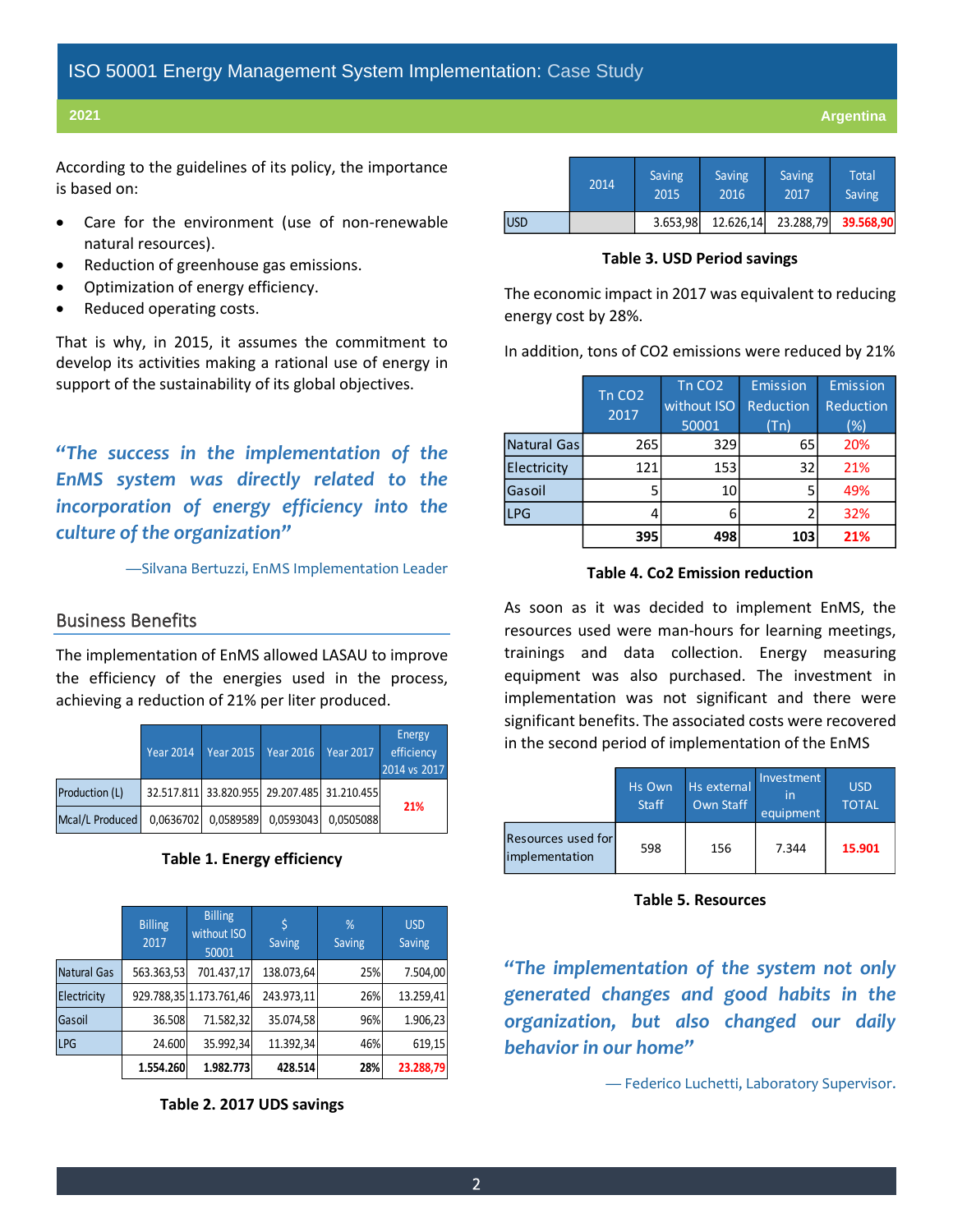## Plan

By virtue of being a multinational company and following the global trends of efficiency and productivity, from the leadership came the decision to implement the EnMS. From that moment onwards, the EnMS became part of the strategic decision-making process by joining the integrated management system of the plant.



**Figure 1. Plan**

A multidisciplinary team composed of representatives of each sector was formed; whose working methodology used was that of the PDCA cycle.

The energy sources used in the plant were determined. The distribution was as follows:



**Figure 2. Energy sources**

Consumption data was collected for each use in order to determine the significant ones, taking real data and in some cases making estimates between the power of the equipment and the utilization factor.

*"Investing the necessary time and resources in the data collection stage, allows a strategic planning of better quality"*

— Mariano Di Iorio, Maintenance Manager

As the variable that affects these significant uses is production, indicators were established to monitor and manage them.

A documented procedure was established to carry out energy planning linked to the processes that are developed in the plant, while operational controls were part of each process standard.

The analysis of uses and consumptions was based on measurements carried out monthly, adding said data to the energy matrix.

- Substantial energy consumption, those that contribute 80% of the total energy consumption consumed by the plant.
- Considerable potential for the improvement of energy performance, those equipment considered by the HSEQ Committee with high potential for the improvement of energy performance, where through the application of behaviors, consumption habits, work organization, operational variables are susceptible to considerable reductions in energy consumption.

The energy review is carried out annually and the opportunities for improvement are established, within the framework of the Plant HSEQ Committee, where those responsible for each area revalidate their commitment and allocate the necessary resources. In this instance, all suggestions made by staff working for the organization are also considered.

In case of major changes in the facilities, equipment, systems or processes, a new energy review is carried out and the opportunities for improvement and their respective programs are reviewed. In addition, estimates of future energy uses and consumption are considered during the review.

The flowchart of the energy review process is as follows: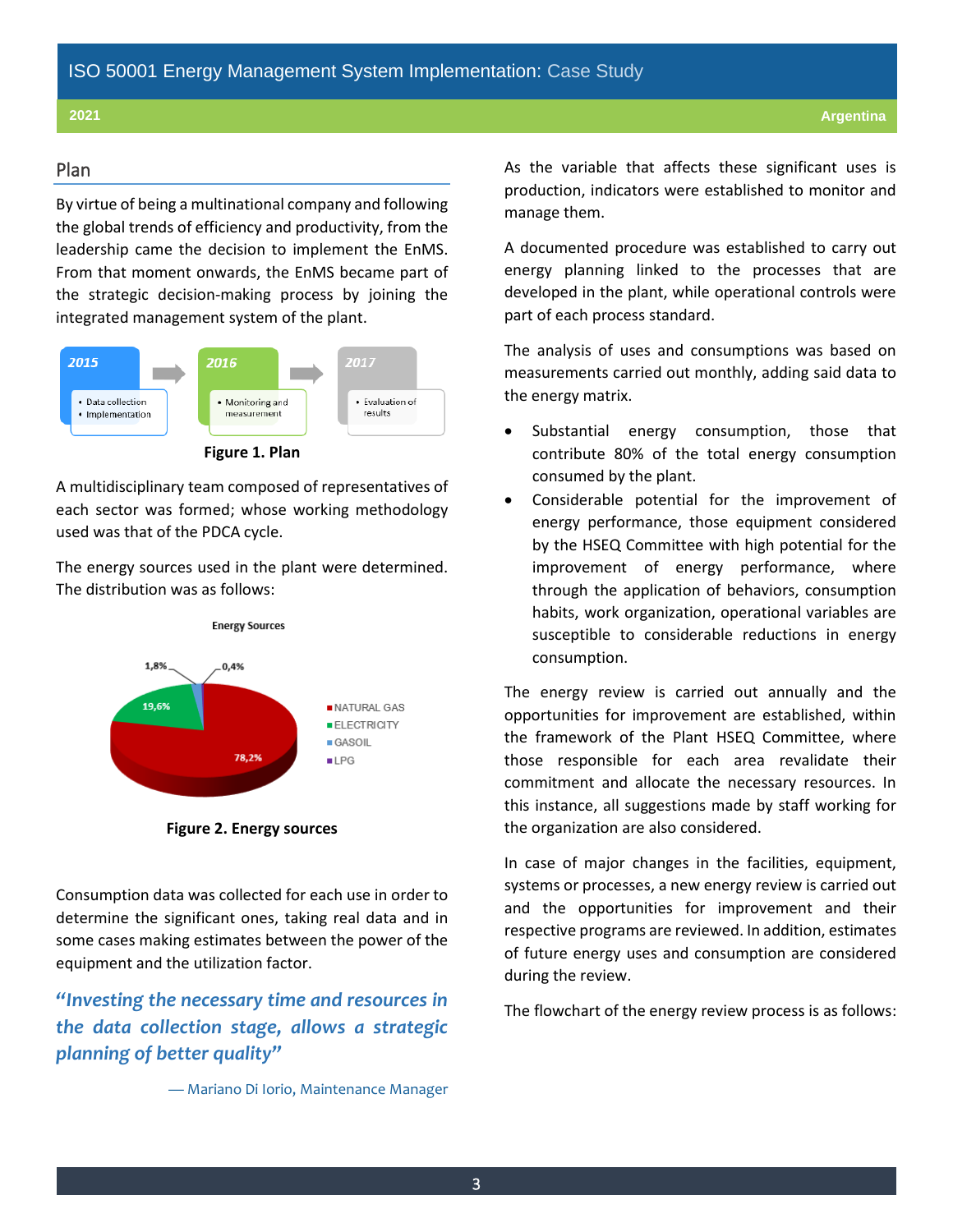

**Figure 3. Flowchart of the energy review process**

# Do, Check, Act

In 2015, ISO 50001 certification was set as a goal and the following opportunities for improvement related to energy efficiency emerged, which were transformed into objectives for the year:

- **Natural gas**: 20% annual consumption savings in 2017 compared to baseline values (2014).
- **Electric Energy**: reduction of 17% annual consumption in 2017 compared to baseline values (2014).

For this, a portion of the budget was allocated and approved by the HSEQ Committee, and a team was defined with the representatives of each area for the execution of the actions associated with the objectives, also with the collaboration of an external consultant.

At the annual meeting with all staff, senior management communicated the results of the objectives of the previous period and those set for the current period.

As a starting point, 2 work teams were assembled, composed of production, distribution, laboratory, maintenance and HSEQ personnel. One of them worked with the natural gas objective and the other with the Electric Energy.

Historical data on energy consumption were taken to determine what the most significant uses were and to work on them. Data on greenhouse gas (GHG) emissions were also taken. It should be noted that the incidence of natural gas and electric energy consumption represents 98% in the generation of GHG.

For the case of the use and consumption of natural gas, there were two independent meters, from the service provider. On the other hand, in the case of Electric Power there were no point meters, only data from the general meter. The team had to work on the differentiation of uses and the estimation of consumption. All equipment was listed and consumption was estimated according to the technical detail of each equipment and its hours of use.

Once the significant uses were determined, the following methodology was used to address the opportunities for improvement:



**Figure 4. Methodology**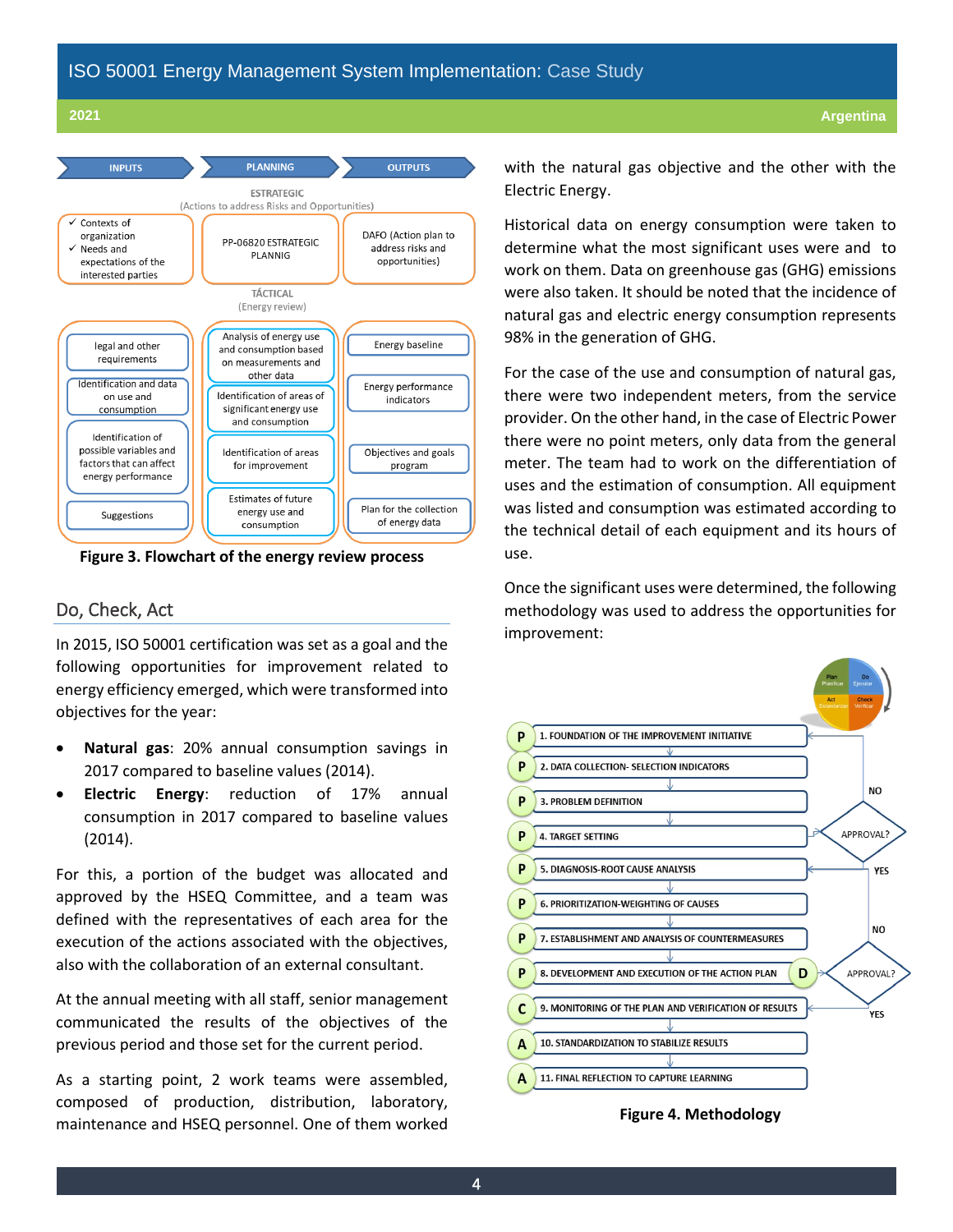A root cause analysis was performed by applying the tool called Cause and Effect Diagram or Fishbone for each of the significant energies:



**Figure 5. Natural and Electric Energy fishbone**

From this analysis, the causes were prioritized and the necessary countermeasures were established, resulting in an action plan, such as:

| <b>CAUSES</b>                                                                                                                              | <b>COUNTERMEASURES</b>                                             | <b>ACTIONS</b>                                                                                                                                                                  |
|--------------------------------------------------------------------------------------------------------------------------------------------|--------------------------------------------------------------------|---------------------------------------------------------------------------------------------------------------------------------------------------------------------------------|
| <b>LACK OF</b><br><b>STANDARDIZATIO</b><br>Production,<br><b>N REGARDING</b><br>Purchasing,<br><b>CONDITIONS OF</b><br><b>USE OF TANKS</b> | Operational<br>procedure to be                                     | 1) Verify existing measurement sheets<br>(max and min operating TKs)                                                                                                            |
|                                                                                                                                            |                                                                    | 2) Determine maximum heating<br>temperatures of basic and additives<br>ensuring quality.                                                                                        |
|                                                                                                                                            | agreed by the<br>Planning and<br>Laboratory sectors                | 3) Evaluate whether operationally the<br>conditions are in place to respect the<br>guidelines and characteristics of raw<br>materials. Ditto in the case of product<br>changes. |
| (LEVEL /<br><b>TEMPERATURE)</b>                                                                                                            |                                                                    | 4) Write procedure (include alarm signage)                                                                                                                                      |
|                                                                                                                                            |                                                                    | 5) Dissemination of the procedure<br>(responsible to the sector)                                                                                                                |
|                                                                                                                                            | Control compliance<br>(Operational<br>Discipline)                  | 1) Incorporate into the VCP program<br>(Purchasing, Planning, Production,<br>Laboratory)                                                                                        |
|                                                                                                                                            | Perform analysis to<br>determine optimal<br>heater<br>temperature. | Evaluate if heater / tank temperatures are<br>correct for operation (setting vs<br>consumption)                                                                                 |
| <b>UNNECESSARY</b><br><b>START OF HEATER</b>                                                                                               | Operating<br>procedure Heater<br>and tanks                         | Prepare product temperature maintenance<br>procedure, switch on and switch off,<br>production planning based on heater<br>settings                                              |
|                                                                                                                                            | Analyze heat reuse<br>(exchanger)                                  | Consult with the supplier for the possibility<br>of incorporating a heat exchanger                                                                                              |
| <b>IMPROPER USE OF</b><br>THE FACILITIES                                                                                                   | Operational                                                        | Awareness to all personnel involved in the<br>operation                                                                                                                         |
| <b>(EQUIPMENT AND</b><br><b>PROCESSES)</b>                                                                                                 | Discipline                                                         | <b>VCP</b>                                                                                                                                                                      |

**Table 6. Action plan**

The main actions were based on implementations and updates of operating procedures, operational controls and training on good habits in the use of energy.

The action plan took a year to implement, its monitoring was carried out periodically in meetings of the Plant HSEQ committee achieving 20% savings in Natural Gas and 21% in Electric Energy.

In addition, energy performance indicators were defined for each equipment that could affect consumption, which are monitored monthly, their deviations are analyzed and actions are taken to correct them.



**Figure 6. Consumptions**

*Sustainability is key to the future of leading companies. It must be understood as an essential part to carry out the business. It is part of the evolution of companies in conjunction with the environment.*

#### — Anibal Vrdoljak, Plant Manager

The improvement of energy efficiency is calculated by comparing the indicator vs the goal calculated from the baseline.

Energy baseline is made using information from the energy review of the previous period. It is updated when one or more of the following situations occur: